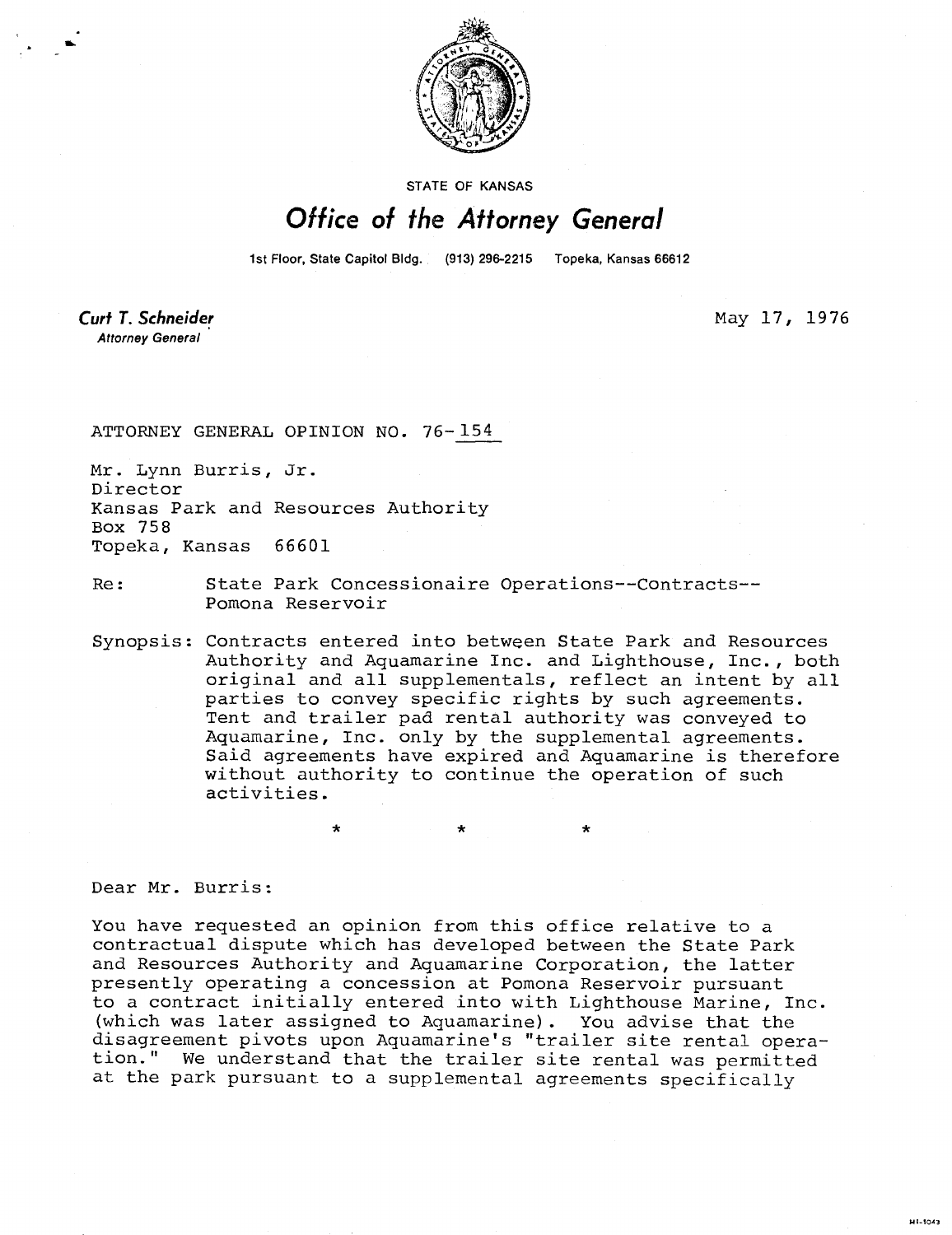Mr. Lynn Burris, Jr. Page Two May 14, 1976

addressed to that activity,<sup>1</sup> however upon the expiration date of these agreements Aquamarine declined to cease its trailer pad rental notwithstanding the Park Authority's request to do so. Aquamarine has since requested another agreement to permit the continued operation of the trailer pad rentals, and the Park Authority continues to demand the cessation of the activity. We are asked 'specifically if Aquarmine is required to terminate the rental of the trailer pads.

Pursuant to the provisions of K.S.A. 74-4513 the State Park and Resources Authority is empowered to enter into contracts for the operation of concessions at Pomona Reservoir. The contract in question contains two paragraphs particularly relevant to the issue here presented:

> "NOW THEREFORE, in consideration of the price appearing in the schedule hereinafter set forth, Authority does, for itself and the State of Kansas, grant the Concessionaire the right and privilege, during the term of this agreement to construct, maintain, equip, operate and repair concession stands, buildings, and floating boat dock concessions, for the purpose of buying, selling, leasing, renting, or otherwise, and preparing, dealing in, or otherwise acquiring or disposing of food, prepared or unprepared, food condiments, nonalcoholic beverages, candy, bait, fishing tackle, ice, ice containers, fuel, gasoline, oil, grease, cameras, boats, boat motors, repairs, guides and sightseeing services, and any or all other rights or privileges inherent to the nature of this concession agreement, within Lake Pomona State Park, on the following terms and conditions [emphasis added.]

19. It is mutually understood and agreed that the Authority retains the right to determine the location of all concession facility areas within the Park, however, Authority

<sup>1.</sup> The Supplemental agreements were initially designed to permit tent rental operations. However, the tent rentals deteriorated and the last agreement entered into (which expired October 15, 1975) specifically permitted the trailer pad rentals. A copy of both supplemental agreements is attached hereto for your convenience.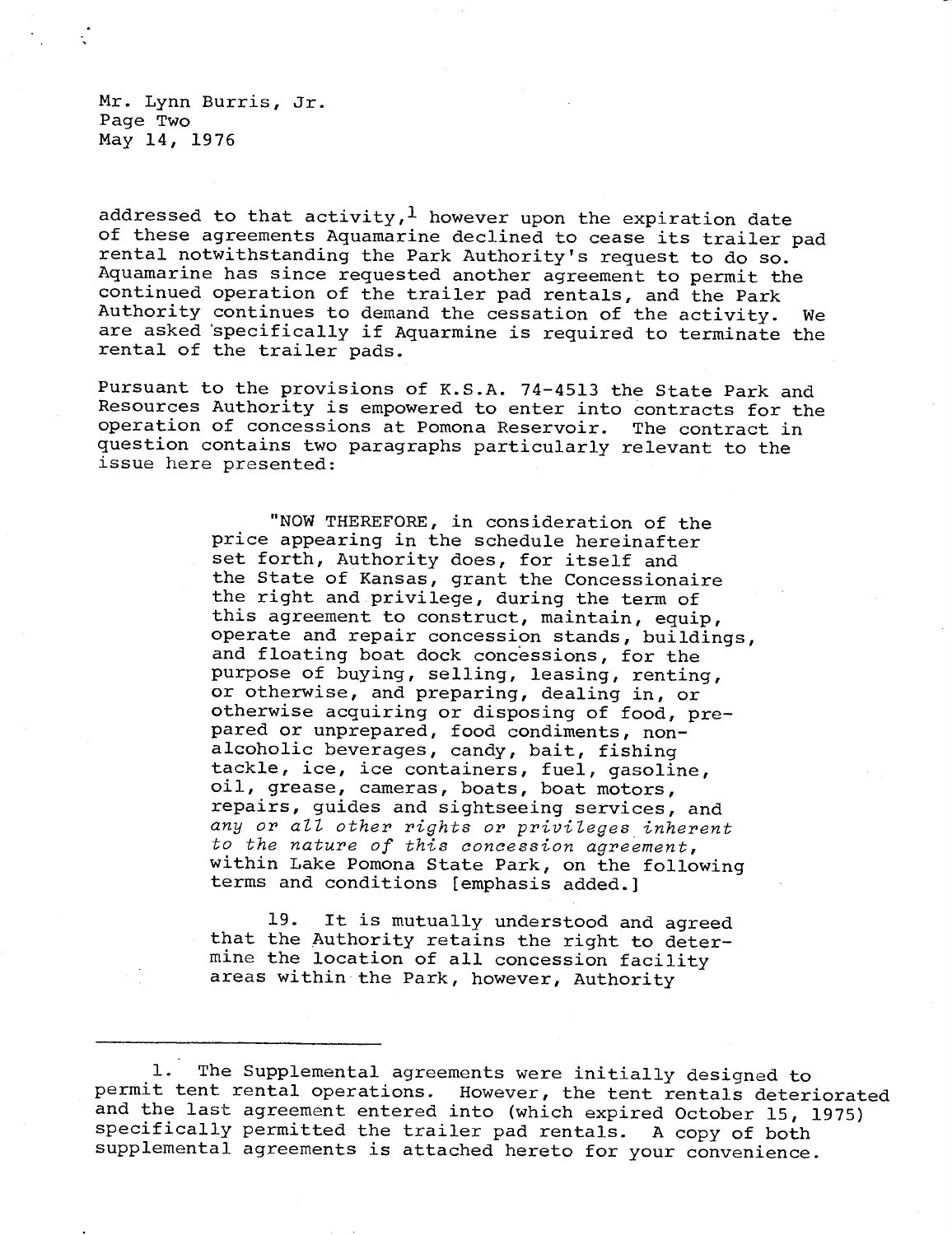Mr. Lynn Burris, Jr. Page Three May 14, 1976

 $\mathcal{A}$  , we can be considered as a set of  $\mathcal{A}$  , and

agrees that it will not, during the existence of this contract, itself exercise, or grant like or similar privileges, within the area designated on the attached site plan, as those hereby granted, to any other person, firm or corporation, unless Concessionaire's written consent is first obtained  $[emphasis in original agreement].$ 

It has been suggested that Aquamarine can rely entirely on the original contract with the Park Authority to continue its trailer site rental operation, consequently obviating the necessity for a new supplemental agreement. This position is premised on the language emphasized in the first quoted paragraph,  $supra$ . Aquamarine contends that this phrase "clearly gives . . . [it] the right to operate essentially anything in the park that would be within the ambit of a concessionaire." We are not so persuaded. While the language, broad as it may be, conveys to the concessionaire those powers that it should necessarily require to operate pursuant to the contract it does not authorize the operation of a tent or trailer pad rental business. In fact a careful examination of the entire contract in light of the phrase "any or all other rights or privileges inherent to the nature of this concession agreement" clearly suggests that its ultimate effect is to reflect what is granted only in the original contract itself. Further, we find no specific or general reference elsewhere in the agreement to permit trailer or tent pad rental as is the case with such activities as the sale of food and water craft. This we believe clearly manifests the intent of the parties to convey and receive only that which is clearly provided by the terms of the contract. The express objective of the supplemental contracts further buttresses this conclusion.

As the first supplemental reveals (see attached copy) the parties acknowledged as early as October 14, 1971, that the original contract of December 9, 1975, granted certain concessions, none of which carried tent pad rental authority. This is particularly evidenced by the specific grant of authority found at paragraph 1 thereof:

2. A copy of the original agreement is attached hereto for your convenience; note should be made that Aquamarine became the assignee of this contract prior to the execution of the first supplemental regarding tent pad rental.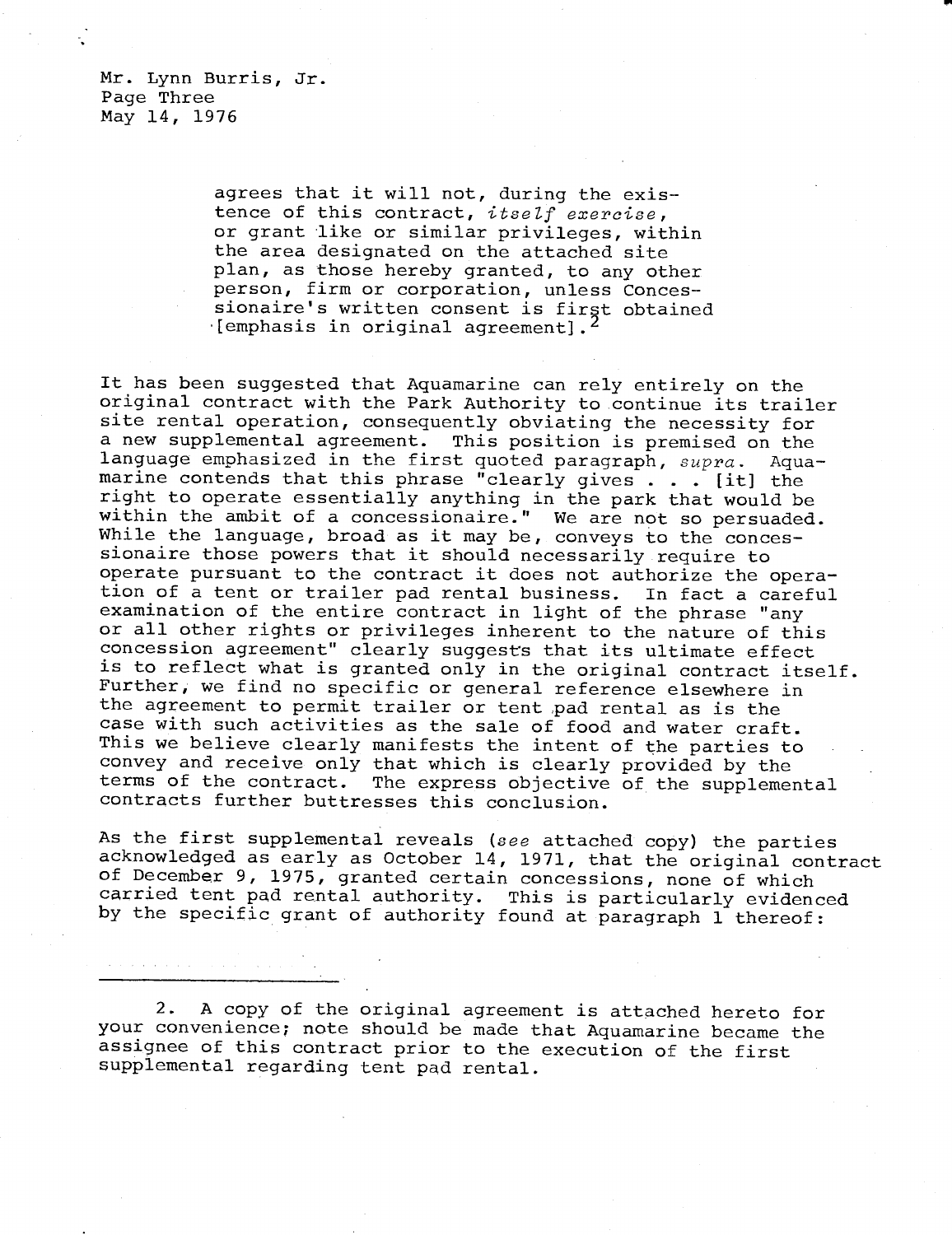Mr. Lynn Burris, Jr. Page Four May 14, 1976

> "1. Concessionaire is hereby granted the right and privilege to install, equip, operate and maintain a tent rental service not to exceed twenty-five (25) tent units [any increase in the number of tent units is subject to approval by the Authority] in accordance with operating procedures 'established by the Authority." [See also, second supplemental agreement attached hereto.]

Clearly the supplemental agreements are singularly addressed to the authority for renting tent (and trailer) pads. We think that the juxtaposition of the wording of the supplemental agreement with that of the original agreement is prima facie evidence that it was the intent and mutual understanding of both parties that tent pad or trailer pad rental was not to be authorized until the supplementals had been executed. Such an obvious manifestation of intent must be considered controlling for an interpretation of the original contract now in issue. See, First National Bank v. Methodist Home for Aged, 181 Kan. 100, 309 P.2d 389 (1957). Thus, the Authority, in exercising the power to grant this rental privilege to Aquamarine, did so by the supplemental contracts alone, and therefore Aquamarine can not now look to the original contract for its authority to operate the pad rental service since its signature to the supplemental persuasively implies that it did not recognize (or understand) the original contract to empower the concessionaire with authority to rent such tent and trailer pads.

Accordingly, it is the opinion of this office that the language of the original contract speaks for itself. The original concession agreement specifically identified the activities which concessionaire was permitted to engage in, none of which directly or inferentially dealt with camping services such as are now in question. Further, the wording of the supplementals speaks for itself as well. It unequivocally deals with the single activity of tent pad and trailer pad rental. By entering into the latter agreements Aquamarine patently acknowledged that the right to operate this rental service derived solely from the supplemental agreements and not from the<br>original. By doing so they are estonned from asserting that the By doing so they are estopped from asserting that the original contract may be now interpreted to permit such business activities, thereby claiming specific rights premised upon general, inferential language referring to inherent authority which is simply not present as claimed.